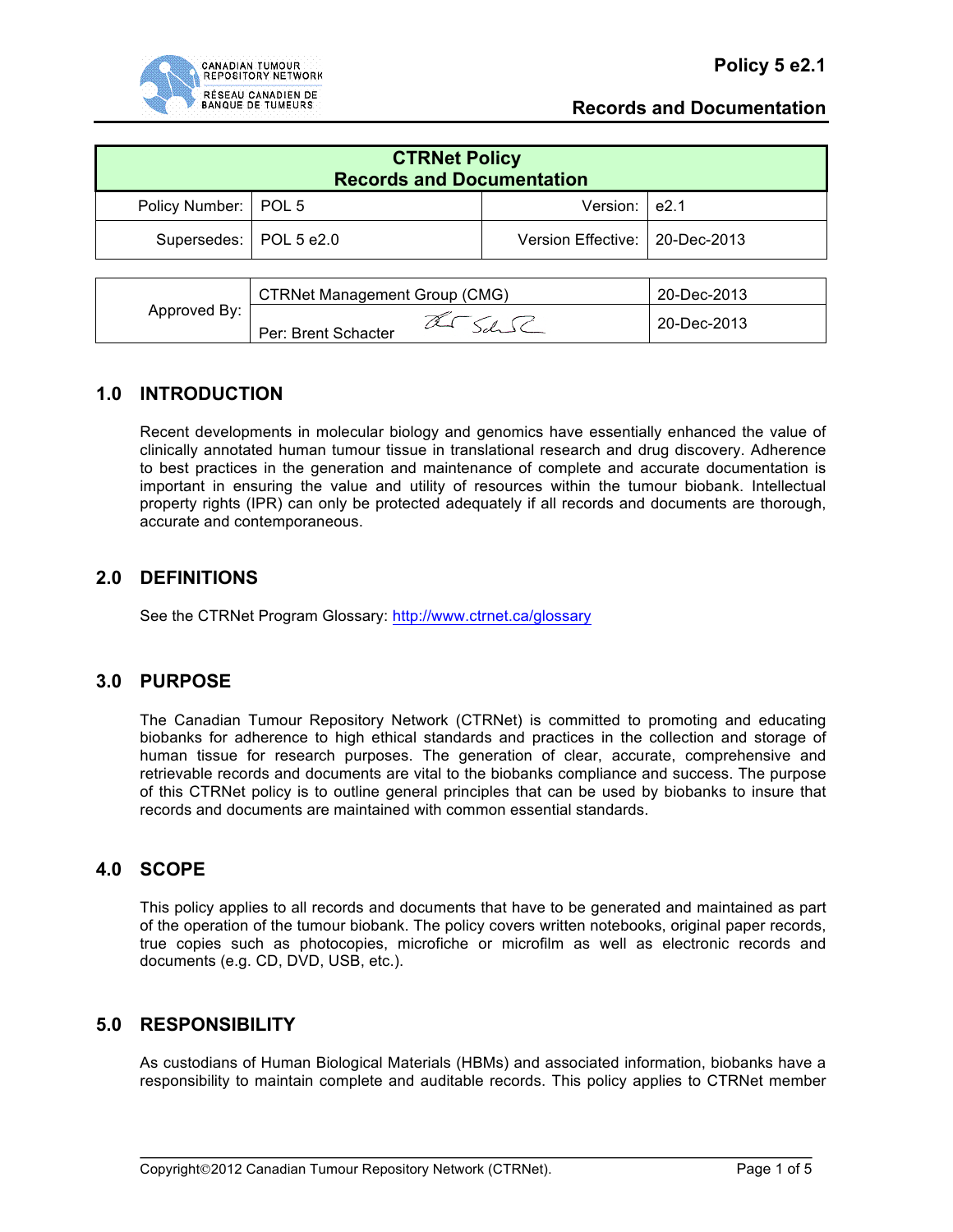

biobanks and to personnel involved in generating, maintaining and managing records and documents within the tumour biobank program.

### **6.0 POLICIES**

The use of HBMs and accompanying data is critical for medical research. Clear, accurate and complete records are essential to any research program. As custodians of samples of HBMs, biobanks are responsible for keeping proper records. The following principles should guide the CTRNet biobanks in maintaining compliant records and documents.

#### **6.1 Collecting and managing information and data**

- 6.1.1 Confidentiality of personal information as well as data associated with tissue and biological samples is essential. All personal information must be encoded as early as possible after collection.
- 6.1.2 Data records should be monitored to ensure completeness and accuracy.
- 6.1.3 Custodians of HBMs are responsible for keeping proper records of all uses that have been made of the material, whether by themselves or by others.
- 6.1.4 Custodians of HBMs should ensure that all uses have appropriate Research Ethics Board approval, and keep copies of such approvals for easy reference.
- 6.1.5 When linked encoded samples are provided to a third party, the custodian is responsible for safe keeping of the code enabling samples to be linked to individual donors.

#### **6.2 Retaining information and data**

- 6.2.1 Retention of accurately recorded and retrievable information, data and results are essential for the running of a tumour biobank and should be retained as long as the biobank Principal Investigator deems them to be pertinent. Prior to destruction of any information or data the governing Research Ethics Board must be consulted.
- 6.2.2 Researchers (who are leaving an establishment) that generated data and who wish to retain anonymised data/copies of data for future use must get specific permission to do so from both the biobank and from the appropriate Research Ethics Board (REB). Where personal data are involved, the request should be refused unless it is clear that future use will be consistent with the terms of the consent and contract with that researcher. A material transfer agreement (MTA) should govern this transaction.

#### **6.3 Retention of Data in the Case of Withheld or Revoked Consent**

Publication of data imposes a requirement that researchers and the local biobanks retain source data or records.

- 6.3.1 For cases of withheld consent, all case related information and data held (electronically or on paper) by the local biobank should be removed or destroyed.
- 6.3.2 For cases of revoked consent, all case related information and data should be limited or destroyed. Guidance of the REB of records should be used in the management of case related tissue and data accrued, that cannot be destroyed as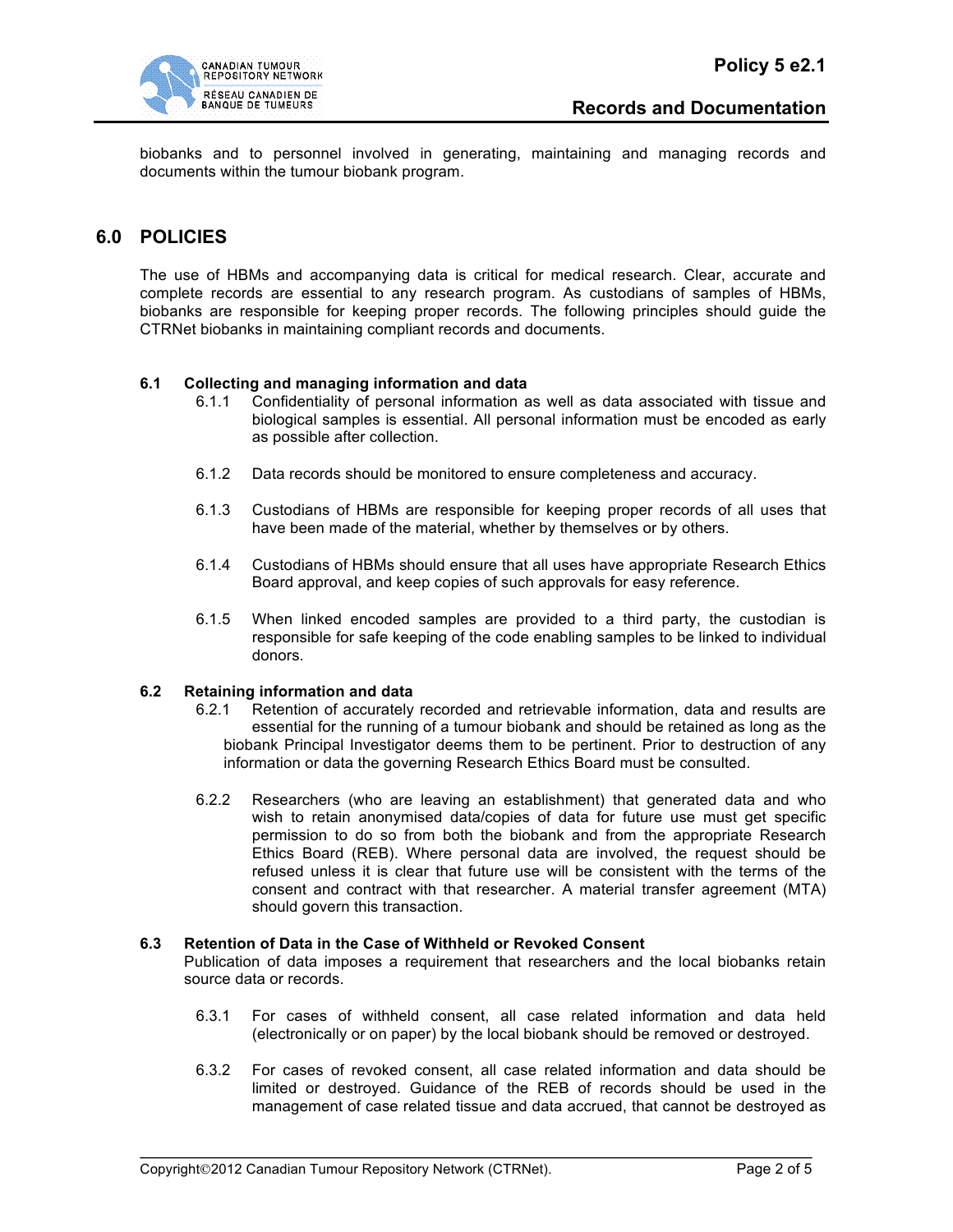

it may already be engaged within a research protocol. In some cases, such material may be used as anonymous donor/tissue without information about the clinical characteristics and with REB approval.

#### **6.4 Notebooks and Electronic Records**

- 6.4.1 All raw data or personal and clinical information should be recorded and retained in laboratory notebooks or in an electronic database dedicated to that purpose.
- 6.4.2 Machine print-outs, consent forms, questionnaires, chart recording, autoradiographs, forms, letters, etc. which cannot be attached to the main record should be retained in a separate ring-binder/folder that is cross-indexed with the main record.
- 6.4.3 Notebook and electronic records should be entered as soon as possible after the data is collected or generated. Recorded data should be identified by date of the record and date of collection if the two do not coincide. Subsequent modifications or additions to records should be clearly identified and dated.
- 6.4.4 There should be processes in place for quality assurance of data collected and recorded electronically.
- 6.4.5 Where feasible, internal annotated digitized data/images should be recorded and retained in a "raw" or original format as well. This is especially relevant where data/images undergoing digitization are subsequently enhanced. If possible, both the original and enhanced forms should be stored.
- 6.4.6 Electronic records should be backed-up regularly; duplicate copies should be held on disc in a secure but readily accessible archive.

#### **6.5 Personnel and Users Access to Information and Records**

Access to data should be given to users on a 'need to know' basis. Users should be granted access to specific data records that they need in order to perform their duties. This access should be removed when the activity is completed.

#### **6.6 Transmission of Information and Data**

Information from incoming sources (such as regional collection sites and CTRNet member biobanks) should be transmitted in a secure manner.

#### **6.7 Physical Storage of Information and Data**

- 6.7.1 Data and records should be stored securely and with appropriate contingency plans.
- 6.7.2 Data and records should be stored in a manner to permit retrospective audit if needed.
- 6.7.3 Records and back-up discs should be stored to maximize protection from factors such as flooding, fire or theft.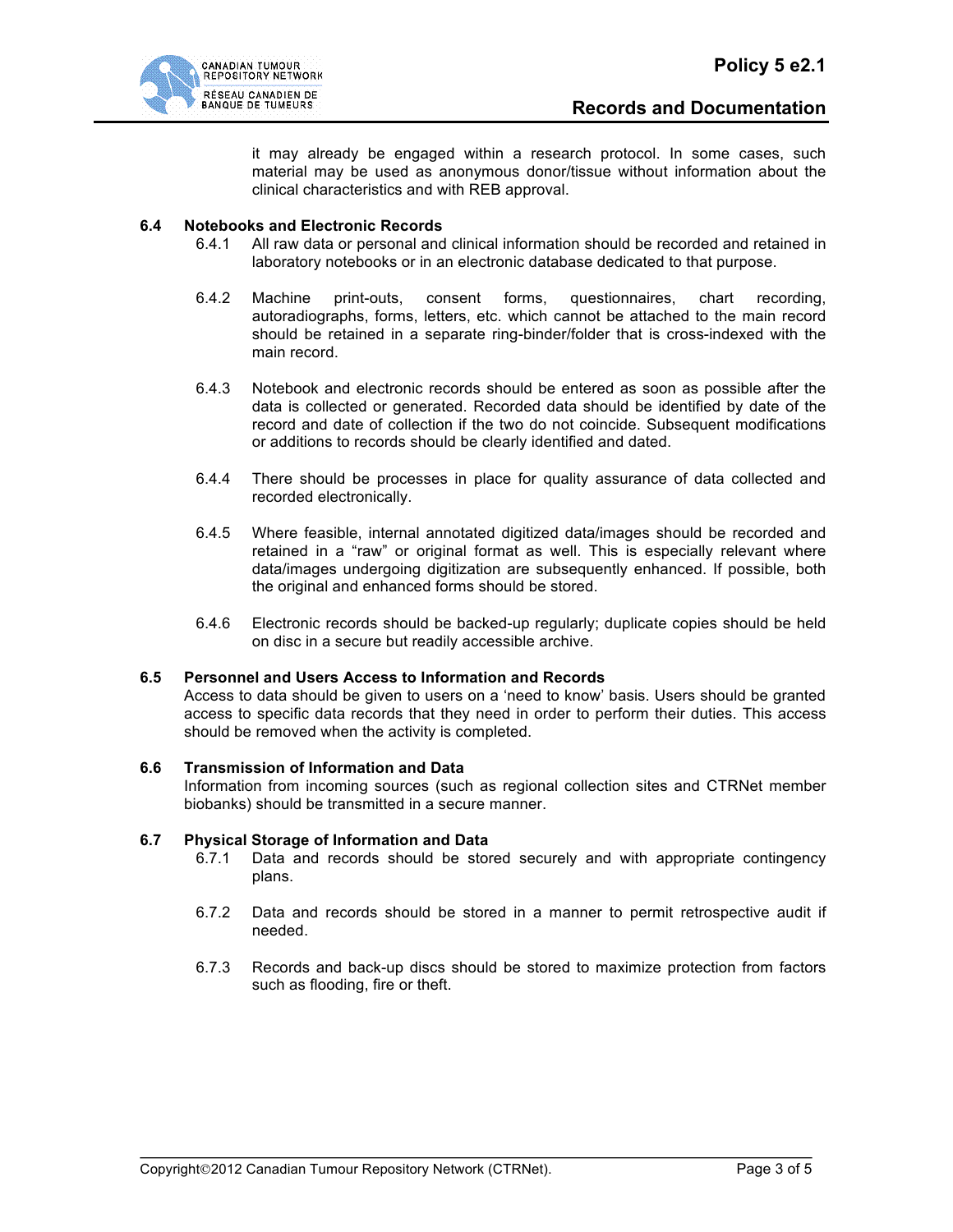

# **7.0 APPLICABLE REFERENCES, REGULATIONS AND GUIDELINES**

- 7.1 Tri-Council Policy Statement 2; Ethical Conduct for Research Involving Humans; Medical Research Council of Canada; Natural Sciences and Engineering Council of Canada; Social Sciences and Humanities Research Council of Canada, December 2010. http://www.pre.ethics.gc.ca/eng/policy-politique/initiatives/tcps2-eptc2/Default/.
- 7.2 Human Tissue and Biological Samples for use in Research. Operational and Ethical Guidelines. Medical Research Council Ethics Series. http://www.mrc.ac.uk/Utilities/Documentrecord/index.htm?d=MRC002420
- 7.3 International Conference on Harmonisation (ICH) Good Clinical Practice (GCP) Guidelines, section 4.8. http://www.ich.org
- 7.4 Medical Research Council, Ethics Series. Good Research Practice http://www.mrc.ac.uk/Ourresearch/Ethicsresearchguidance/Researchpractice/principles\_guidel ines/index.htm
- 7.5 Good Laboratory Practice for nonclinical lab studies (CFR21-Chapter1 Part 58 Subpart J (58.185, 58.190 and 58.195)

## **8.0 APPENDICES**

None